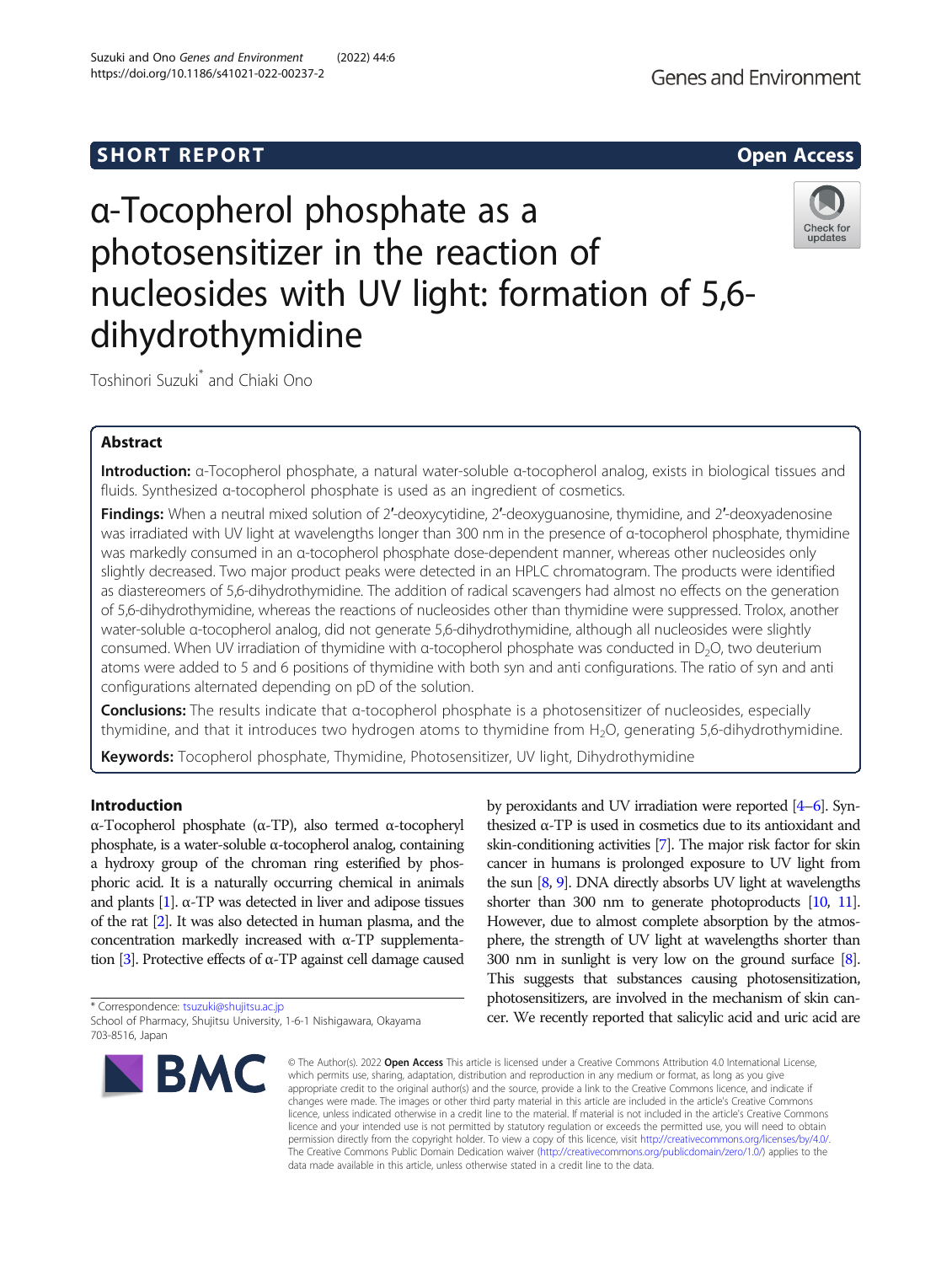photosensitizers of the reaction of nucleosides with UV light at wavelengths longer than 300 nm [\[12](#page-7-0), [13\]](#page-7-0). For salicylic acid, thymidine (dThd) resulted in cyclobutane dThd dimers via energy transfer. For uric acid, 2′-deoxycytidine (dCyd) resulted in products including a cyclic-amide adduct of dCyd via the formation of a radical from uric acid. In the present study, we show that  $\alpha$ -TP is a photosensitzer on the reaction of nucleosides by UV irradiation at wavelengths longer than 300 nm and that the major products from dThd are diastereomers of 5,6-dihydrothymidine (DHdThd). As a control compound, we used Trolox, another water-soluble αtocopherol analog, substituting a hydrocarbon chain  $(C_{16}H_{33})$  for a carboxy group. It has been reported that Trolox acts as a multiple free radical scavenger [\[14](#page-7-0)]. Under the present experimental conditions, Trolox did not generate DHdThd by UV irradiation. The structures of α-TP and Trolox are shown in Fig. 1.

# Materials and methods

# **Materials**

dCyd, 2′-deoxyguanosine (dGuo), dThd, 2′-deoxyadenosine (dAdo), (±)-α-tocopherol phosphate disodium, Trolox ((±)-6 hydroxy-2,5,7,8-tetramethylchromane-2-carboxylic acid), and  $D<sub>2</sub>O$  (99.9 atom % D) were purchased from Sigma-Aldrich (MO, USA). Other chemicals were obtained from Sigma-Aldrich, Nacalai Tesque (Kyoto, Japan), and Tokyo Chemical Industry (Tokyo, Japan). Water was purified with a Millipore Milli-Q deionizer (MA, USA).

# Irradiation conditions

UV light generated by a high-pressure mercury lamp (250 W, SP9-250UB, Ushio, Tokyo, Japan) with an optical filter through a light guide was used to directly irradiate the surface of a solution (1 mL) in a glass vial (12 mm i.d.) at 37°C. The longpass optical filter had a cut-off of 300 nm (LU0300, Asahi Spectra, Tokyo, Japan) was used. The intensity of radiation on the surface of the sample solution was measured with a photometer (UIT-150, Ushio, Tokyo, Japan) equipped with a sensor UVD-S254 or UVD-S365. The intensities of UV light were  $2 \text{ mW/cm}^2$  for  $254 \text{ nm}$ and 408 mW/cm<sup>2</sup> for 365 nm.

# HPLC, MS, and NMR conditions

An HPLC system including an SPD-M10Avp UV/Vis photodiode-array detector (Shimadzu, Kyoto, Japan) with an Inertsil ODS-3 octadecylsilane column of size 4.6 × 250 mm and particle size of 5 μm (GL Sciences, Tokyo, Japan) was used. The eluent was 20 mM ammonium acetate (pH 7.0) containing methanol. The methanol concentration was increased from 0 to 50% over 30 min in linear gradient mode. The column temperature was 40°C and the flow rate was 1 mL/min. The RP-HPLC chromatogram was detected at 200–500 nm. ESI-TOF-MS and HR-ESI-TOF-MS measurements were performed on a MicrO-TOF spectrometer (Bruker, Bremen, Germany) in negative mode. The sample isolated by RP-HPLC was directly infused into the MS system by a syringe pump without a column. The NMR spectra were obtained on a JNM-ECA500 spectrometer (JEOL, Tokyo, Japan).

# pH and pD values

pH values were measured by a pH meter (F-22, Horiba, Tokyo, Japan) with a glass electrode (9618S-10D, Horiba). pD values of  $D_2O$  solution were determined by adding 0.41 to the value on the pH meter [\[15](#page-7-0)].

# Spectrometric data

Product 1 ((5S)-5,6-dihydrothymidine, 5S-DHdThd). ESI-TOF-MS (negative mode): m/z 243. HR-ESI-TOF-MS (negative mode): m/z 243.098607 obsd, (calcd for  $C_{10}H_{15}N_2O_5^{-1}$ 243.098645). UV:  $\lambda_{\text{max}} = 214 \text{ nm (pH 7.0)}$ . <sup>1</sup>H NMR (500 MHz, D<sub>2</sub>O):  $\delta$  (ppm/TMSP-d<sub>4</sub>) 6.28 (dd, J = 7.2, 7.2 Hz, 1H, H-1′), 4.37 (m, 1H, H-3′), 3.91 (m, 1H, H-4′), 3.75 (m, 1H, H-5' or 5''), 3.68 (m, 1H, H-5' or 5''), 3.57 (dd,  $J = 5.7$ , 12.6 Hz, 1H, H-6a), 3.26 (dd, J = 9.5, 12.9 Hz, 1H, H-6b), 2.84 (m, 1H, H-5), 2.33 (m, 1H, H-2′ or 2′′), 2.15 (m, 1H, H-2′ or 2′ '), 1.21 (d,  $J = 7.5$  Hz, 3H, CH<sub>3</sub>). <sup>13</sup>C NMR (125 MHz, D<sub>2</sub>O):  $\delta$  (ppm/ TMSP- $d_4$ ) 179.7 (C-4), 157.2 (C-2), 88.0 (C-4'), 86.7 (C-1′), 73.7 (C-3′), 64.5 (C-5′), 44.8 (C-6), 38.2 (C-2′), 37.5  $(C-5)$ , 15.0  $(CH_3)$ .

Product 2 ((5R)-5,6-dihydrothymidine, 5R-DHdThd). ESI-TOF-MS (negative mode): m/z 243. HR-ESI-TOF-MS (negative mode): m/z 243.100093 obsd, (calcd for  $C_{10}H_{15}N_2O_5$ <sup>-</sup> 243.098645). UV:  $\lambda_{\text{max}}$  = 214 nm (pH 7.0).<br><sup>1</sup>H NMP (500 MHz, D O):  $\delta$  (ppm/TMSP d) 6.26 (dd. <sup>1</sup>H NMR (500 MHz, D<sub>2</sub>O): δ (ppm/TMSP- $d_4$ ) 6.26 (dd, J

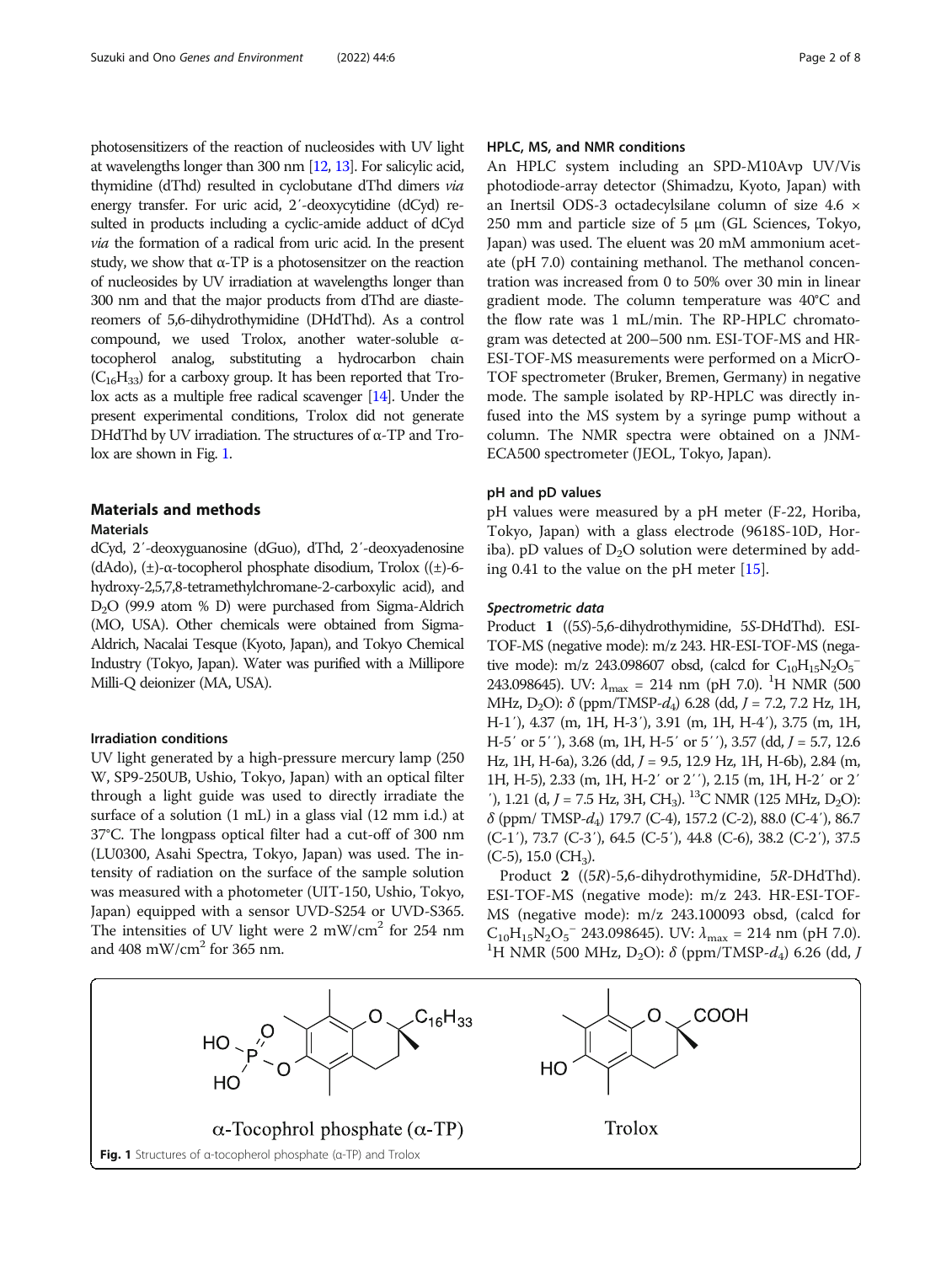= 7.2, 7.2 Hz, 1H, H-1′), 4.37 (m, 1H, H-3′), 3.91 (m, 1H, H-4′), 3.77 (m, 1H, H-5′ or 5′′), 3.69 (m, 1H, H-5′ or 5''), 3.61 (dd,  $J = 6.3$ , 12.6 Hz, 1H, H-6b), 3.24 (dd,  $J$ = 10.9, 12.1 Hz, 1H, H-6a), 2.84 (m, 1H, H-5), 2.28 (m, 1H, H-2' or 2''), 2.12 (m, 1H, H-2' or 2''), 1.21 (d,  $J =$ 6.6 Hz, 3H, CH<sub>3</sub>). <sup>13</sup>C NMR (125 MHz, D<sub>2</sub>O):  $\delta$  (ppm/ TMSP-d4) 179.4 (C-4), 157.0 (C-2), 88.0 (C-4′), 86.8 (C-1′), 73.7 (C-3′), 64.4 (C-5′), 44.8 (C-6), 38.0 (C-2′), 37.4  $(C-5)$ , 14.4  $(CH<sub>3</sub>)$ .

Product 1′ ((5S)-5,6-dideuteriothymidine, 5S-DDdThd). ESI-TOF-MS (negative mode): m/z 245. HR-ESI-TOF-MS (negative mode): m/z 245.110927 obsd, (calcd for  $C_{10}H_{13}D_2N_2O_5$ <sup>-</sup> 245.111199). UV:  $\lambda_{\text{max}}$  = 215 nm (pH 7.0). <sup>1</sup>H NMR (500 MHz, D<sub>2</sub>O): δ (ppm/TMSP- $d_4$ ) 6.28 (dd, J = 7.2, 7.2 Hz, 1H, H-1′), 4.37 (m, 1H, H-3′), 3.90 (m, 1H, H-4′), 3.76 (m, 1H, H-5′ or 5′′), 3.68 (m, 1H, H-5′ or 5′′), 3.55 (s, 0.37H, H-6a), 3.24 (s, 0.63H, H-6b), 2.33 (m, 1H, H-2′ or 2′′), 2.15 (m, 1H, H-2′ or 2′′), 1.21  $(s, 3H, CH<sub>3</sub>)$ .

Product 2′ ((5R)-5,6-dideuteriothymidine, 5R-DDdThd). ESI-TOF-MS (negative mode): m/z 245. HR-ESI-TOF-MS (negative mode): m/z 245.111205 obsd, (calcd for  $C_{10}H_{13}D_2N_2O_5$ <sup>-</sup> 245.111199). UV:  $\lambda_{\text{max}}$  = 215 nm (pH 7.0). <sup>1</sup>H NMR (500 MHz, D<sub>2</sub>O): δ (ppm/TMSP- $d_4$ ) 6.26 (dd, J = 7.2, 7.2 Hz, 1H, H-1′), 4.38 (m, 1H, H-3′), 3.91 (m, 1H, H-4′), 3.77 (m, 1H, H-5′ or 5′′), 3.69 (m, 1H, H-5′ or 5′′), 3.59 (s, 0.64H, H-6b), 3.23 (s, 0.36H, H-6a), 2.29 (m, 1H, H-2′ or 2′′), 2.12 (m, 1H, H-2′ or 2′′), 1.20  $(s, 3H, CH<sub>3</sub>).$ 

## Quantitative procedures

For the reactions of nucleoside mixtures, the concentrations of nucleosides were evaluated according to the integrated peak areas on RP-HPLC chromatograms detected at 260 nm compared with the peak areas of the starting nucleoside mixture. The concentrations of the products were evaluated according to the integrated peak areas on RP-HPLC chromatograms detected at 230 nm and by the molecular extinction coefficients at 230 nm ( $\varepsilon_{230\ nm}$ ) compared with those of dThd. The reported  $\varepsilon_{230 \text{ nm}}$  values of 1500 M<sup>-1</sup> cm<sup>-1</sup> for 5S-DHdThd, 1460  $M^{-1}$  cm<sup>-1</sup> for 5R-DHdThd, and 2650  $M^{-1}$  cm<sup>-1</sup> for dThd were used [\[16\]](#page-7-0).

# Results and Discussion

dCyd, dGuo, dThd, and dAdo (100 μM each) with 5 mM α-TP in 100 mM potassium phosphate buffer at pH 7.4 and 37°C were irradiated with UV light from a Hg lamp through a 300-nm longpass filter for 10 min. Figure [2](#page-3-0) shows the reversed phase (RP)-HPLC chromatogram of the reaction mixture detected at 230 nm. The concentration of dThd markedly reduced, while other nucleosides slightly decreased. Two product peaks with retention times of 17.9 and 18.7 min, referred to as

Products 1 and 2, respectively, were detected. UV spectra of the products are shown in the Fig. [2](#page-3-0) insets. The products were isolated by RP-HPLC and subjected to MS and NMR. For both Products 1 and 2, electrospray ionization time of flight mass spectrometry (ESI-TOF-MS) showed a signal at m/z 243 in negative mode. The high-resolution (HR)-ESI-TOF-MS values of the molecular ion agreed with the theoretical molecular mass for  $C_{10}H_{15}N_2O_5^-$  attributable to [dThd + 2H – H<sup>+</sup>]<sup>-</sup> within 3 ppm.  $^{1}$ H and  $^{13}$ C NMR spectra of Products 1 and 2 were similar to those reported for diastereomers of 5,6-dihydrothymidine (DHdThd) [[16\]](#page-7-0). Based on the reported values of chemical shifts and coupling constants of two H6 signals, Products 1 and 2 were identified as (5S)-5,6-dihydrothymidine (5S-DHdThd) and (5R)-5,6-dihydrothymidine (5R-DHdThd), respectively [[17\]](#page-7-0). α-TP dose and irradiation time dependences on the UV reaction of nucleosides were examined. Figure [3](#page-4-0)a shows the  $\alpha$ -TP dose-dependent changes in concentrations of nucleosides and products. A solution of 100 μM each of dCyd, dGuo, dThd, and dAdo with 0–5 mM α-TP in 100 mM potassium phosphate buffer at pH 7.4 was irradiated with UV light through a 300-nm longpass filter at a temperature of 37°C for 10 min. The concentrations were determined by RP-HPLC. With 0 mM α-TP, no reaction was observed. With an increasing α-TP concentration, the consumption of nucleosides increased. Especially, dThd decreased markedly. The products 5S-DHdThd and 5R-DHdThd, with similar amounts, increased with an increasing concentration of α-TP. Figure [3](#page-4-0)b shows the UV irradiation time dependence of nucleosides and product concentrations. A solution of 100 μM each of nucleosides with 5 mM α-TP was irradiated with UV light at pH 7.4 and 37°C for 0– 10 min. With an increasing irradiation time, increased consumptions of nucleosides and yields of DHdThd were observed. These results indicate that  $\alpha$ -TP is a photosensitzer on the reaction of nucleosides, especially dThd, by UV irradiation at wavelengths longer than 300 nm and that the major products from dThd are diastereomers of DHdThd. It has been reported that 5'-triphosphate of DHdThd is incorporated into DNA in place of 5'-triphosphate of dThd by Pol I Klenow fragment, although the rate is one order lower than that of 5'-triphosphate of dThd [[18](#page-7-0)].Although single DHdThd in the DNA template is not a strong mutagenic or lethal lesion in vivo, multiple DHdThd in DNA should block DNA synthesis [[19,](#page-7-0) [20\]](#page-7-0).

As a control, similar experiments were conducted for Trolox. Figure [3](#page-4-0)c shows Trolox dose-dependent changes in concentrations of nucleosides and products, when a solution of 100 μM each of dCyd, dGuo, dThd, and dAdo with 0–5 mM Trolox in 100 mM potassium phosphate buffer at pH 7.4 and 37°C was irradiated with UV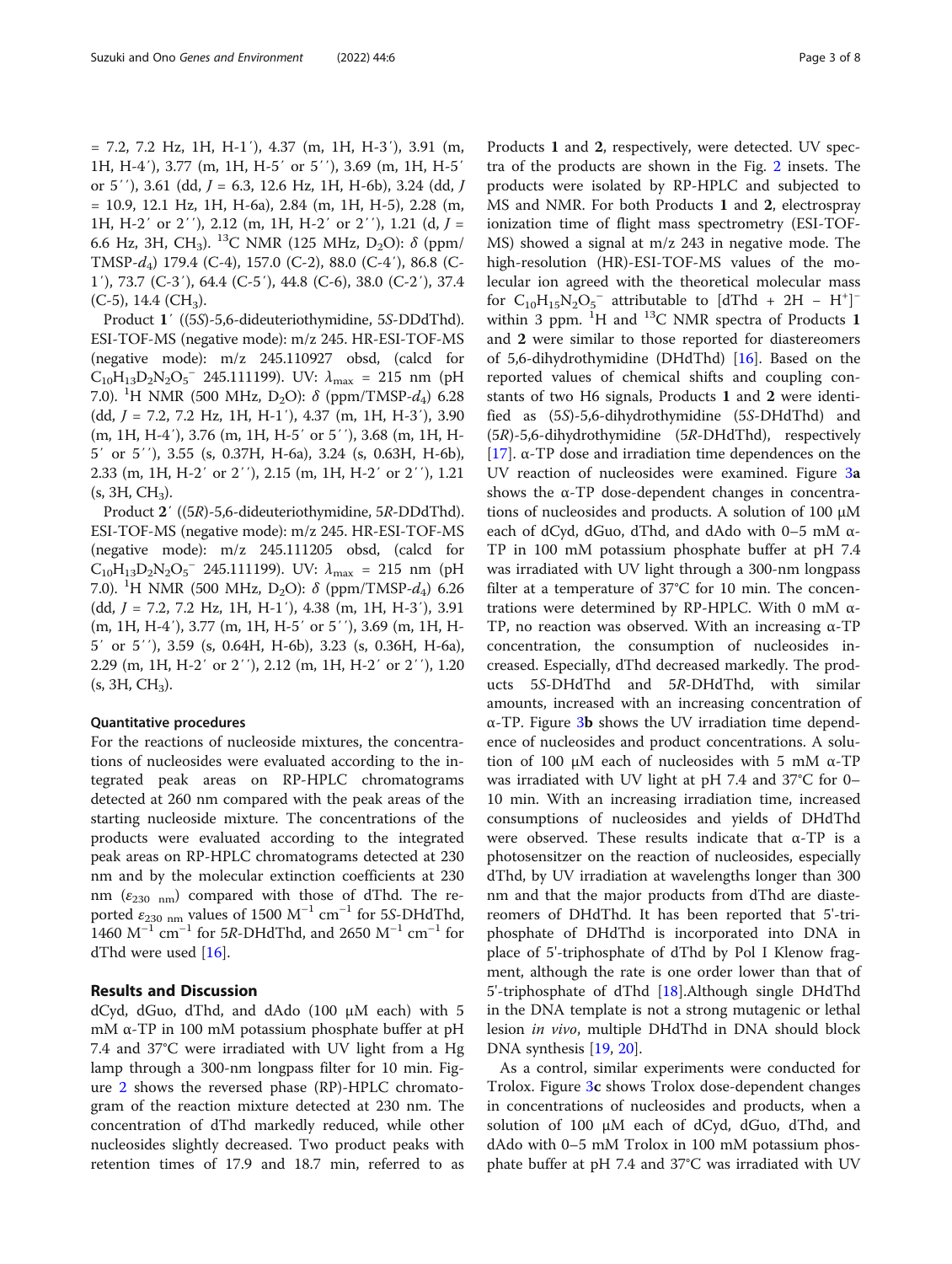<span id="page-3-0"></span>

light for 10 min. With around 0.5 mM Trolox, maximal consumptions of nuleosides were observed. On increasing the Trolox concentration from 1 to 5 mM, the consumption of nucleosides was slightly suppressed. Diastereomers of DHdThd were not detected; the detection limit was 1  $\mu$ M. Figure [3](#page-4-0)d shows the UV irradiation time-dependence of nucleosides and product concentrations. A solution of 100 μM of each nucleoside with 5 mM Trolox was irradiated with UV light at pH 7.4 and 37°C for 0–10 min. With an increasing irradiation time, the consumption of nucleosides increased, while no DHdThd was observed. The results suggest that the phosphate group on α-TP may make some contribution to the addition of hydrogen atoms to dThd, since Trolox, with no phosphate group in its structure, generated no DHdThd.

To obtain information on the reaction mechanism, UV irradiation reactions of nucleosides were conducted in the presence of ethanol (EtOH), a scavenger of radicals, and sodium azide ( $\text{NaN}_3$ ), a scavenger of radicals and singlet oxygen  $[21-25]$  $[21-25]$  $[21-25]$  $[21-25]$ . Table [1](#page-4-0) shows the effects of EtOH and  $\text{Na}\text{N}_3$  on the UV irradiation reactions of nucleosides with  $α$ -TP. A mixed nucleoside (100 μM each)

solution with 5 mM  $\alpha$ -TP in 100 mM potassium phosphate buffer at pH 7.4 and 37°C with or without 1% EtOH and 10 mM  $\text{NaN}_3$  was irradiated with UV light for 10 min. Both EtOH and  $\text{Na}\text{N}_3$  suppressed the reactions of dCyd, dGuo, and dAdo, whereas little or no effects on the reaction of dThd were observed. Table [2](#page-5-0) shows the effects of EtOH and  $\text{Na}\text{N}_3$  on the UV irradiation reactions of nucleosides with Trolox. The mixed nucleoside solution with 5 mM Trolox in 100 mM potassium phosphate buffer at pH 7.4 and 37°C with or without 1% EtOH and 10 mM  $\text{NaN}_3$  was irradiated with UV light for 10 min. Both EtOH and  $\text{Na}\text{N}_3$  suppressed the reactions of dCyd, dGuo, and dAdo, whereas few effects on the reaction of dThd were observed. The results suggest that the reactions of dCyd, dGuo, and dAdo by α-TP and Trolox are caused by radicals, whereas the reaction of dThd by α-TP resulting in DHdThd did not occur by radicals or singlet oxygen, suggesting that it did occur via energy transfer.

To obtain information about the origin and stereochemistry of hydrogen atoms added to dThd forming DHdThd, UV irradiation of dThd with α-TP was conducted in  $D_2O$ . A 99.9%  $D_2O$  solution of 3 mM dThd, 7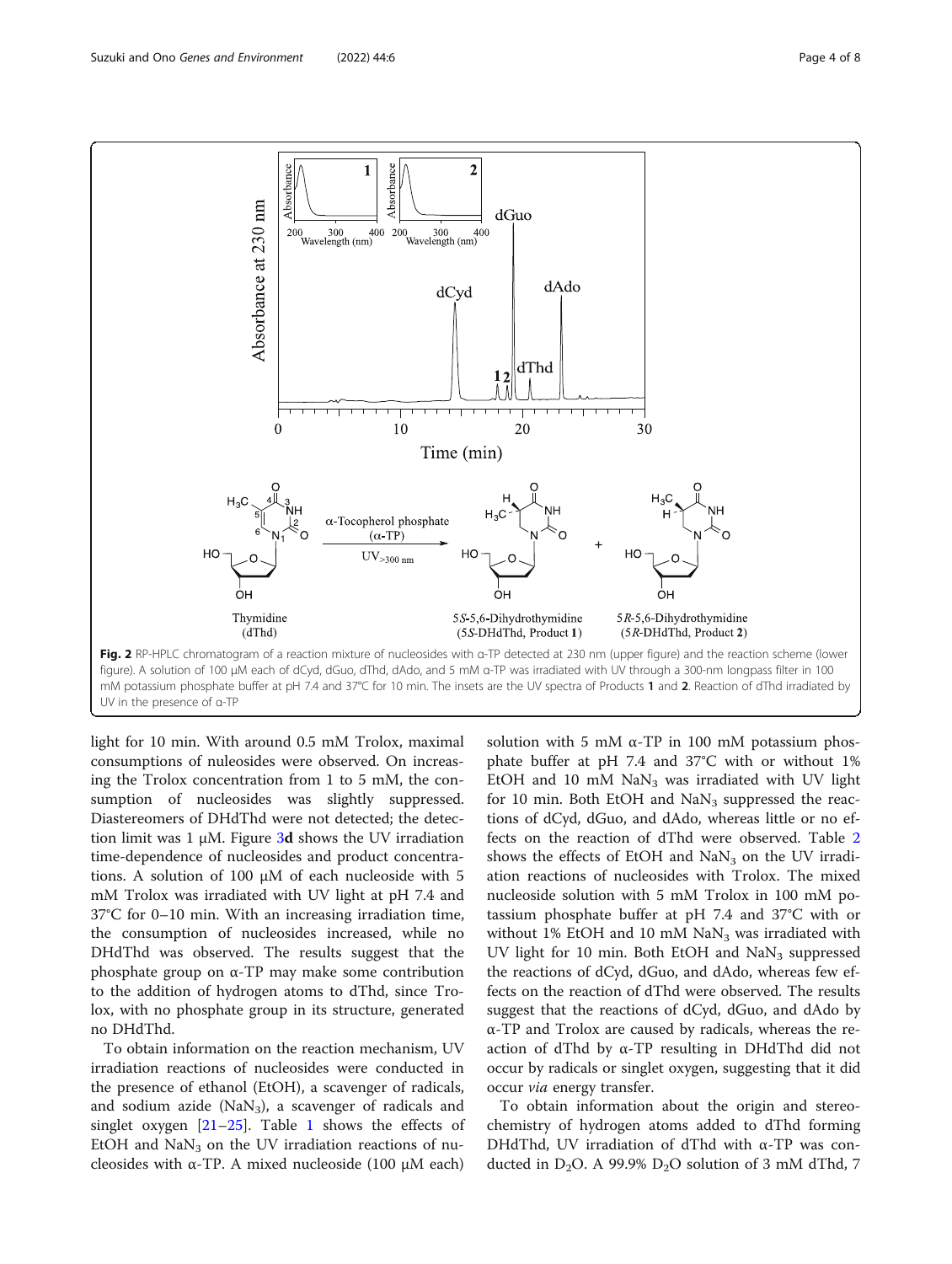<span id="page-4-0"></span>

phosphate buffer at pH 7.4 was irradiated with UV light through a 300-nm longpass filter for 0-10 min at a temperature of 37°C. (c) Trolox dosedependence of the concentration changes in nucleosides and products when a solution of 100 μM each of dCyd, dGuo, dThd, and dAdo with 0– 5 mM Trolox was irradiated with UV light through a 300-nm longpass filter for 10 min at pH 7.4 and 37°C. (d) Time-course of the concentration changes in nucleosides when a solution of 100 μM each of dCyd, dGuo, dThd, and dAdo with 5 mM Trolox in 100 mM potassium phosphate buffer at pH 7.4 was irradiated with UV light through a 300-nm longpass filter for 0–10 min at a temperature of 37°C. dCyd (closed circles), dGuo (closed triangles), dThd (closed squares), dAdo (closed rhombi), 5S-DHdThd (Product 1) (open circles), and 5R-DHdThd (Product 2) (open triangles). All the reaction mixtures were analyzed by RP-HPLC. Means  $\pm$  standard deviation (S.D.) ( $n = 3$ ) are presented

mM α-TP, and 100 mM potassium phosphate buffer at pD 7.9 was irradiated with UV light at 37°C for 60 min. Two product peaks (Products 1′ and 2′) with the same retention times as diastereomers of DHdThd (Products

1 and 2) were isolated by RP-HPLC and subjected to MS and NMR analyses. For both Products 1′ and 2′, ESI-TOF-MS showed a signal at m/z 245 in negative mode. The HR-ESI-TOF-MS value of the molecular ion

|  |  | Table 1 Effects of additives on reactions of nucleosides and a-TP with UV light (>300 nm) <sup>a</sup> |  |  |  |
|--|--|--------------------------------------------------------------------------------------------------------|--|--|--|
|  |  |                                                                                                        |  |  |  |

|                  | dCyd            | dGuo           | dThd         | dAdo         | 5S-DHdThd      | 5R-DHdThd      |  |
|------------------|-----------------|----------------|--------------|--------------|----------------|----------------|--|
| <b>Additives</b> | (µM)            | $(\mu M)$      | $(\mu M)$    | $(\mu M)$    | (µM)           | (µM)           |  |
| None             | $84.5 + 1.1$    | $90.7 \pm 0.9$ | $14.7 + 1.7$ | $85.8 + 1.4$ | $27.0 + 1.8$   | $24.1 + 1.2$   |  |
| 1% EtOH          | $100.1 + 0.4$   | $98.6 \pm 0.3$ | $21.9 + 3.5$ | $91.8 + 0.6$ | $26.8 \pm 1.9$ | $24.0 \pm 1.6$ |  |
| 10 mM $NaN3$     | $100.1 \pm 0.6$ | $99.6 \pm 0.5$ | $74.9 + 5.2$ | $96.0 + 0.8$ | $24.3 + 1.7$   | $21.8 + 1.3$   |  |

<sup>a</sup>The mixed nucleoside solution with 5 mM α-TP in 100 mM potassium phosphate buffer at pH 7.4 and 37°C with or without 1% EtOH and 10 mM NaN<sub>3</sub> was irradiated with UV light for 10 min. All reaction mixtures were analyzed by RP-HPLC. Means  $\pm$  standard deviation (S.D.) ( $n = 3$ ) are presented.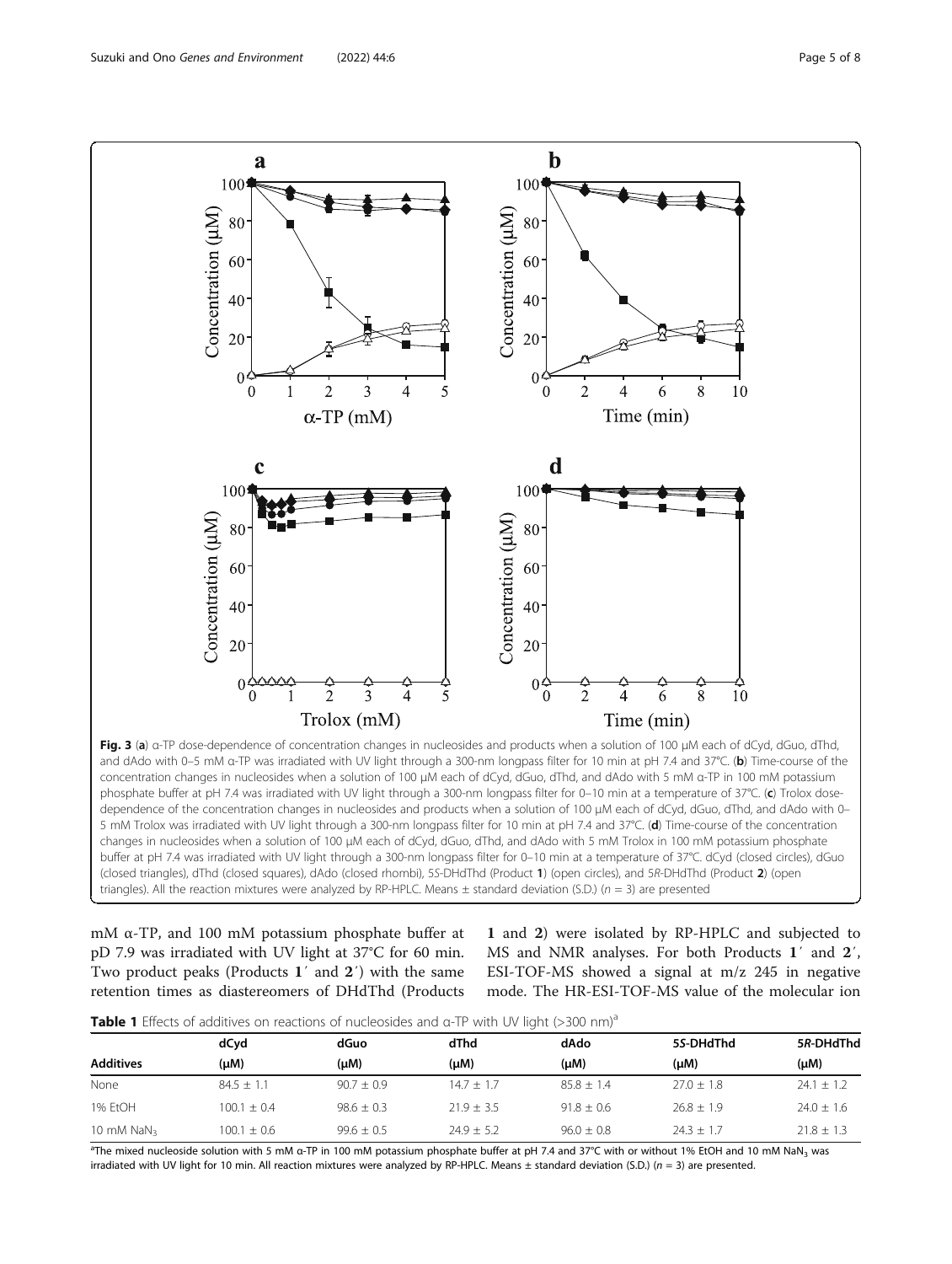|                  | dCyd            | dGuo            | dThd           | dAdo            | 5S-DHdThd | 5R-DHdThd |  |  |
|------------------|-----------------|-----------------|----------------|-----------------|-----------|-----------|--|--|
| <b>Additives</b> | (µM)            | (µM)            | $(\mu M)$      | $(\mu M)$       | $(\mu M)$ | (μM)      |  |  |
| None             | $94.9 \pm 0.2$  | $98.4 \pm 0.2$  | $86.6 \pm 0.8$ | $96.3 \pm 0.3$  |           |           |  |  |
| 1% EtOH          | $99.2 + 0.4$    | $100.2 \pm 0.5$ | $86.9 + 0.6$   | $98.1 \pm 0.5$  |           |           |  |  |
| 10 mM $NaN3$     | $100.4 \pm 0.5$ | $100.7 + 0.5$   | $92.8 + 0.6$   | $101.0 \pm 0.4$ |           |           |  |  |

<span id="page-5-0"></span>Table 2 Effects of additives on reactions of nucleosides and Trolox with UV light (>300 nm)<sup>a</sup>

<sup>a</sup>The mixed nucleoside solution with 5 mM Trolox in 100 mM potassium phosphate buffer at pH 7.4 and 37°C with or without 1% EtOH and 10 mM NaN<sub>3</sub> was irradiated with UV light for 10 min. All reaction mixtures were analyzed by RP-HPLC. Means  $\pm$  standard deviation (S.D.) ( $n = 3$ ) are presented.

agreed with the theoretical molecular mass for  $C_{10}H_{13}D_2N_2O_5$ <sup>-</sup> attributable to [dThd + 2D - H<sup>+</sup>]<sup>-</sup> within 3 ppm. Figure  $4a$  and  $b$  shows  $^1$ H-NMR spectra of 2–4 ppm with their structures of Product 1 formed in  $H<sub>2</sub>O$  and Product 1' formed in D<sub>2</sub>O, respectively. For the base moiety of Product 1, an H-5 multiplet signal and H-6a and H-6b double-doublet signals with intensity of one proton each were observed. For Product 1′, the H-5 signal almost disappeared, although a weak signal

attributable to H-5 was observed, probably due to residual  $H<sub>2</sub>O$  in the reaction solution. Singlet signals attributable to H-6a and H-6b with a total integral value of one proton were observed with a ratio of 0.37:0.63 (H-6a:H-6b). The result indicates that Product 1′ is (5S)-5,6-dideuteriothymidine (5S-DDdThd), in which one deuterium atom was added to the 5-position of dThd and another deuterium atom was added to 6aand 6b-positions with a ratio of 0.63:0.37 (D-6a:D-6b);



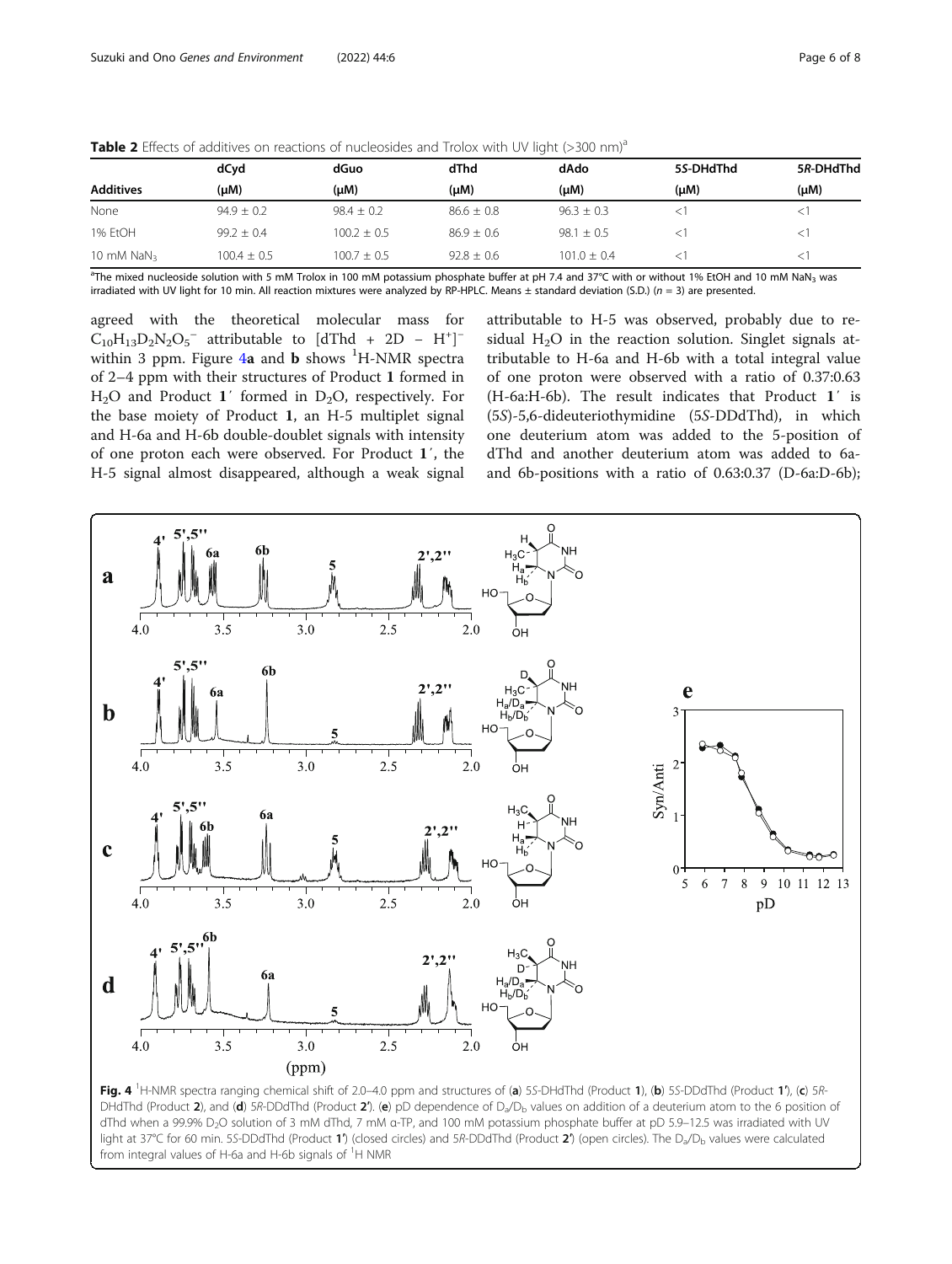therefore, the value of D-6a/D-6b  $(D_a/D_b)$  is 1.7. Figure [4](#page-5-0)c and d shows <sup>1</sup>H NMR spectra of 2-4 ppm with their structures of Products 2 and 2′, respectively. Similar to the case of Products 1 and 1′, H-6a and H-6b doubledoublet signals of Product 2 changed to singlet signals in Product 2′ with a total integral value of one proton were observed with a ratio of 0.36:0.64 (H-6a:H-6b). The result indicates that Product 2′ is (5R)-5,6-dideuteriothymidine (5R-DDdThd) in which one deuterium atom was added to the 5-position of dThd and another deuterium atom was added to 6a- and 6b-positions with a ratio of 0.64:0.36 (D-6a:D-6b); therefore, the value of  $D_a/$  $D<sub>b</sub>$  is 1.8. These results suggest that, when the reaction occurred in  $H_2O$ , two hydrogen atoms originating from H2O were added to dThd with both syn and anti configurations.

Then, pD-dependent changes in the value of  $D_a/D_b$ were examined. A 99.9%  $D_2O$  solution of 3 mM dThd, 7 mM α-TP, and 100 mM potassium phosphate buffer at pD 5.9–12.5 was irradiated with UV light at 37°C for 60 min. Generated 5S-DDdThd and 5R-DDdThd were isolated by RP-HPLC and subjected to NMR analysis. Figure [4](#page-5-0)e shows the pD-dependent changes in the value of  $D_a/D_b$  for deuterium addition calculated from integral values of H-6a and H-6b signals. Under neutral and mildly acidic conditions, the addition at the 6a-position was predominant, whereas the addition at the 6bposition was predominant under basic conditions. Over the pD range examined, the values of  $D_a/D_b$  of 5S-DDdThd and 5R-DDdThd were almost identical. The median pD value for alternation of the  $D_a/D_b$  value was approximately 8. Among the compounds in the present systems, acid-base equilibria with a  $pK_a$  value around 8 are as follows: For  $\alpha$ -TP, the p $K_a$  value between the monoanion and dianion on its phosphate group is re-ported as 6.7 [[6\]](#page-7-0). For phosphoric acid, the  $pK_a$  value between dihydrogen phosphate  $H_2PO_4^-$  and hydrogen phosphate  $HPO<sub>4</sub><sup>2–</sup>$  is 7.2. For dThd, the p $K<sub>a</sub>$  value between the neutral molecule and monoanion on the thymine base moiety is 9.8 [[26](#page-7-0)]. However, there is no information about acid-base equilibria of excited state or transient species of α-TP and dThd, which may exist in the UV-irradiated solution of the present study. It is not clear which acid-base equilibrium is responsible for alternation of the configuration of H additions to the 6 position of dThd.

It has been reported that although UV irradiation of dThd solution at 254 nm generates dThd cyclobutane dimers, it generates DHdThd as a major product in the presence of reducing agents such as  $NaHSO<sub>3</sub>$  and  $NaH<sub>2</sub>PO<sub>2</sub>$  [[11,](#page-7-0) [27,](#page-7-0) [28](#page-7-0)]. In the presence of acetone, a photosensitizer, UV irradiation of dThd at 313 nm generates DHdThd and 5-acetonyl-DHdThd, an acetone adduct of dThd, as minor products in addition to dThd

cyclobutane dimers [\[17\]](#page-7-0). Recently we have reported that in the presence of salicylic acid, a photosensitizer, and ascorbic acid, a reducing agent, DHdThd and two salicylic acid adducts of dThd are generated as major products with dThd cyclobutane dimers as minor products [[16\]](#page-7-0). In the present study, UV irradiation at wavelengths longer than 300 nm of dThd in the presence of α-TP generated DHdThd. DHdThd was the major product, although the yield of DHdThd does not fully explain the consumption of dThd (Table [1](#page-4-0)), suggesting that dThd cyclobutane dimers and α-TP adducts of dThd may be generated as minor products. Combining the present results with previous studies, a possible reaction mechanism is as follows. Radicals are generated from α-TP and Trolox by UV irradiation. The radicals react with all the nucleosides with comparative efficiencies. In addition, α-TP, not Trolox, is excited by UV at wavelengths longer than 300 nm. The excited α-TP induces excitation of dThd via energy transfer. The excited dThd reacts with a ground state α-TP, a reducing agent, generating in DHdThd by addition of two hydrogen atoms with both syn and anti configurations. Although the ratio of syn and anti configurations alternated depending on pH of the solution, the mechanism for addition of two hydrogen atoms to dThd is unclear. Further studies are needed to clarify the total reaction mechanism generating DHdThd from dThd by UV irradiation in the presence of α-TP.

In conclusion, the present study showed that  $α$ -TP is a photosensitizer of nucleoside reactions by UV light at wavelengths longer than 300 nm. dThd is the most reactive among the examined nucleosides, and it generates DHdThd as the major product by the addition of two hydrogen atoms from water. The hydrogen atoms are added by both syn and anti configurations with the ratio depending on pH of the solution. Since α-TP exists in animal cells and body fluids, and is used as an ingredient of some cosmetics, we should pay attention to the genotoxicity of α-TP in terms of DNA damage caused by sunlight.

#### Abbreviations

α-TP: α-Tocopherol phosphate; dCyd: 2′-deoxycytidine; dGuo: 2′ deoxyguanosine; dThd: thymidine; dAdo: 2′-deoxyadenosine; 5S-DHdThd: (5S)-5,6-dihydrothymidine; 5R-DHdThd: (5R)-5,6-dihydrothymidine; 5S-DDdThd: (5S)-5,6-dideuteriothymidine; 5R-DDdThd: (5R)-5,6 dideuteriothymidine

#### Acknowledgements

Not applicable.

## Authors' contributions

T.S. designed the experiments. T.S. and C.O. performed the experiments. T.S. wrote the manuscript. Both authors read and approved the final manuscript.

## Funding

Not applicable.